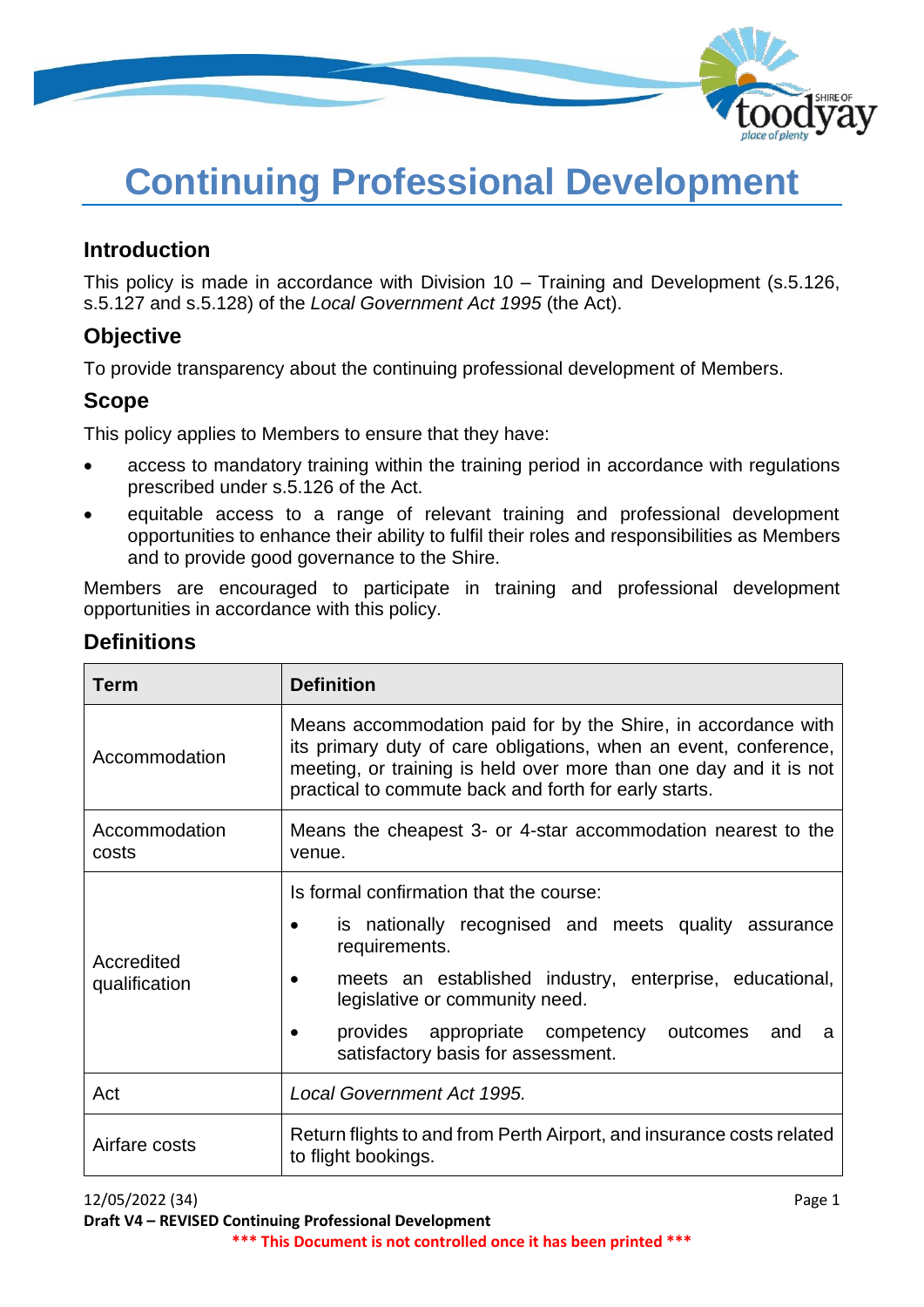| <b>Term</b>                            | <b>Definition</b>                                                                                                                                                                                                                                                                                                                                                                                                                                                                 |  |
|----------------------------------------|-----------------------------------------------------------------------------------------------------------------------------------------------------------------------------------------------------------------------------------------------------------------------------------------------------------------------------------------------------------------------------------------------------------------------------------------------------------------------------------|--|
| <b>CEO</b>                             | <b>Chief Executive Officer</b>                                                                                                                                                                                                                                                                                                                                                                                                                                                    |  |
| Council                                | Means the council of a local government, responsible for making<br>decisions in formal meetings held under the auspices of Part 5 of<br>the Local Government Act 1995 and under the Shire's Standing<br>Orders Local Law 2008.                                                                                                                                                                                                                                                    |  |
| Equitable access                       | Every Member has the same opportunity as any other to undertake<br>professional development training and have access to course<br>materials.                                                                                                                                                                                                                                                                                                                                      |  |
| <b>Mandatory Training</b>              | a course of training titled Council Member Essentials that -<br>consists of the following modules -<br>(a)<br><b>Understanding Local Government;</b><br>(i)<br>Serving on Council;<br>(ii)<br><b>Meeting Procedures;</b><br>(iii)<br>Conflicts of Interest;<br>(iv)<br>Understanding Financial Reports and Budgets; and<br>(v)<br>is provided by any of the following bodies $-$<br>(b)<br>(i)<br>North Metropolitan TAFE;<br>(ii)<br>South Metropolitan TAFE;<br>WALGA.<br>(iii) |  |
| Member                                 | means in relation to a council or committee, a Council Member in<br>the Act; Elected Member; or Councillor; or a member of the<br>committee.                                                                                                                                                                                                                                                                                                                                      |  |
| Parking costs                          | Street parking costs, airport parking costs, and parking in secure<br>parking businesses (e.g. Wilsons Parking).                                                                                                                                                                                                                                                                                                                                                                  |  |
| Primary<br>Duty<br>0f<br>Care          | The Shire has a responsibility, as an organisation conducting a<br>business, that the health and safety of other persons is not put at<br>risk from work carried out as part of the conduct of the business or<br>undertaking in accordance with s.19 of the Work, Health and Safety<br>Act 2020.                                                                                                                                                                                 |  |
| Professional<br>Development<br>Support | enrolments into<br>training<br>The Shire<br>supports<br>courses<br>or<br>conferences provided by Registered Training Organisations<br>(RTO's) or other qualified training organisations including but not<br>limited to: TAFE; LG Professionals; the Australian Institute of<br>Company Directors; Australian Institute of Management; Economic                                                                                                                                   |  |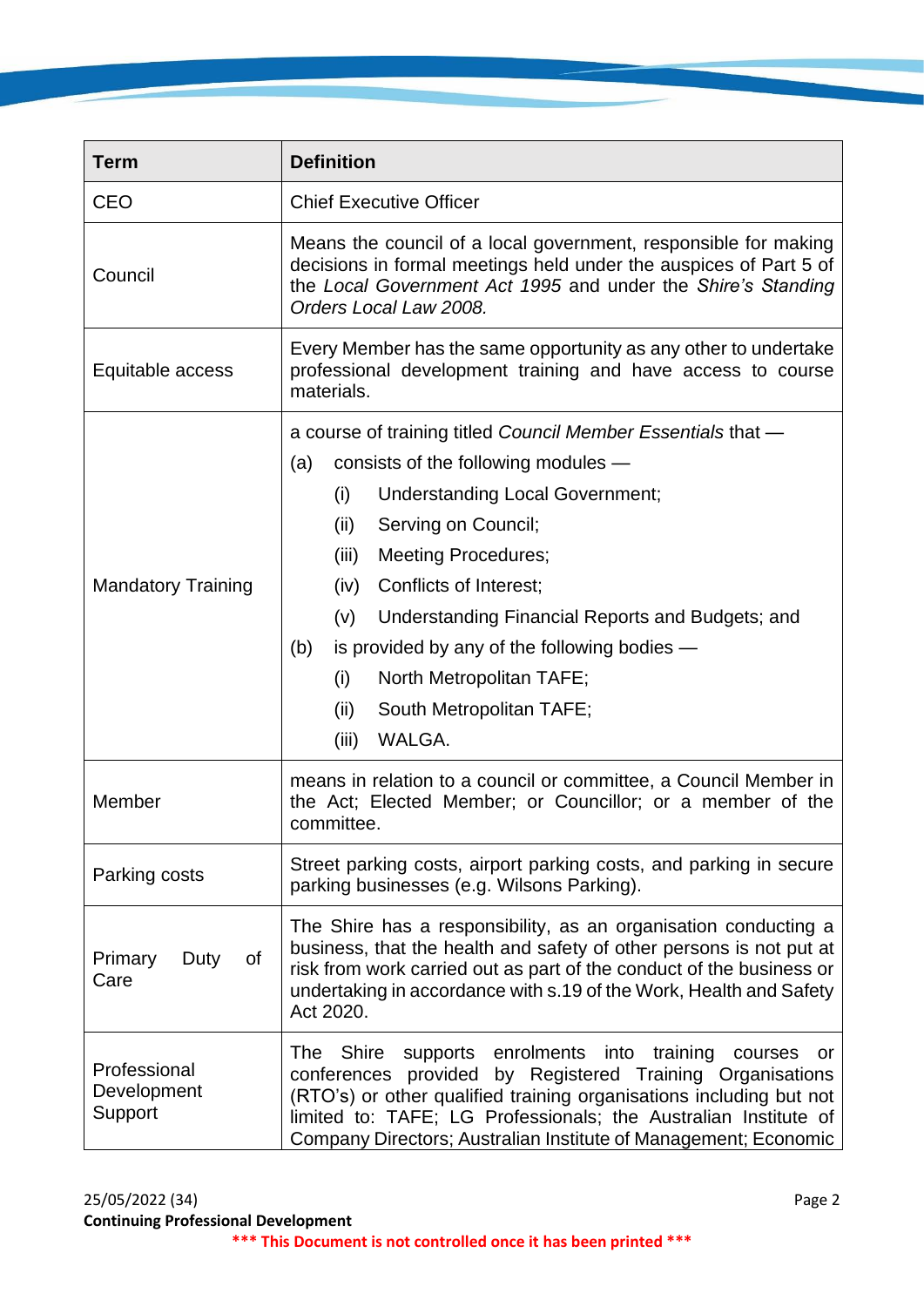| Term                   | <b>Definition</b>                                                                                                                                                                                                                                                                                                                                                                             |  |
|------------------------|-----------------------------------------------------------------------------------------------------------------------------------------------------------------------------------------------------------------------------------------------------------------------------------------------------------------------------------------------------------------------------------------------|--|
|                        | Development Australia; or the Australian Institute of Public<br>Administration.                                                                                                                                                                                                                                                                                                               |  |
| Regulations            | Local Government (Administration) Regulations 1996.                                                                                                                                                                                                                                                                                                                                           |  |
| Shire                  | the Shire of Toodyay                                                                                                                                                                                                                                                                                                                                                                          |  |
| <b>Shire President</b> | Means a mayor or president elected by the council from amongst<br>the councillors.                                                                                                                                                                                                                                                                                                            |  |
| Social gatherings      | Means pre-conference receptions; state breakfasts; parliamentary<br>breakfasts; gala dinners; morning teas; luncheons; dinners; or<br>suppers where invitations have been extended for social and<br>community purposes by an individual; or a diversity of individuals<br>of all abilities in small, medium, or large groups; or any type of<br>business, company, or government department. |  |
| <b>Training Period</b> | Means the 12-month period from the day the Member is elected,<br>and the mandatory training must be completed.                                                                                                                                                                                                                                                                                |  |

# **Policy Statement**

Council shall ensure adequate resources are allocated in the Shire's Annual Budget to provide the opportunity for Members to participate in mandatory training and professional development.

# **1. Mandatory Training**

The CEO, and other Shire Officers, shall take all reasonable steps, having regard to the costs to the Shire, to facilitate access to training, included but not limited to:

- Liaison with neighbouring Shires, and training providers, to facilitate combined local delivery; and
- Providing access to alternative delivery options including online training when available.

# **2. Authorised Training / Conferences**

Training opportunities not requiring further Council authorisation are below:

#### **Training / Conferences**

- WALGA Elected Member Training Modules (in addition to compulsory modules) in the nationally accredited Diploma of Local Government (Elected Member) during their first two years as Councillors;
- WALGA Local Government Convention and associated training courses; and
- Wheatbelt Conferences held by WALGA's Avon Midland Country Zone.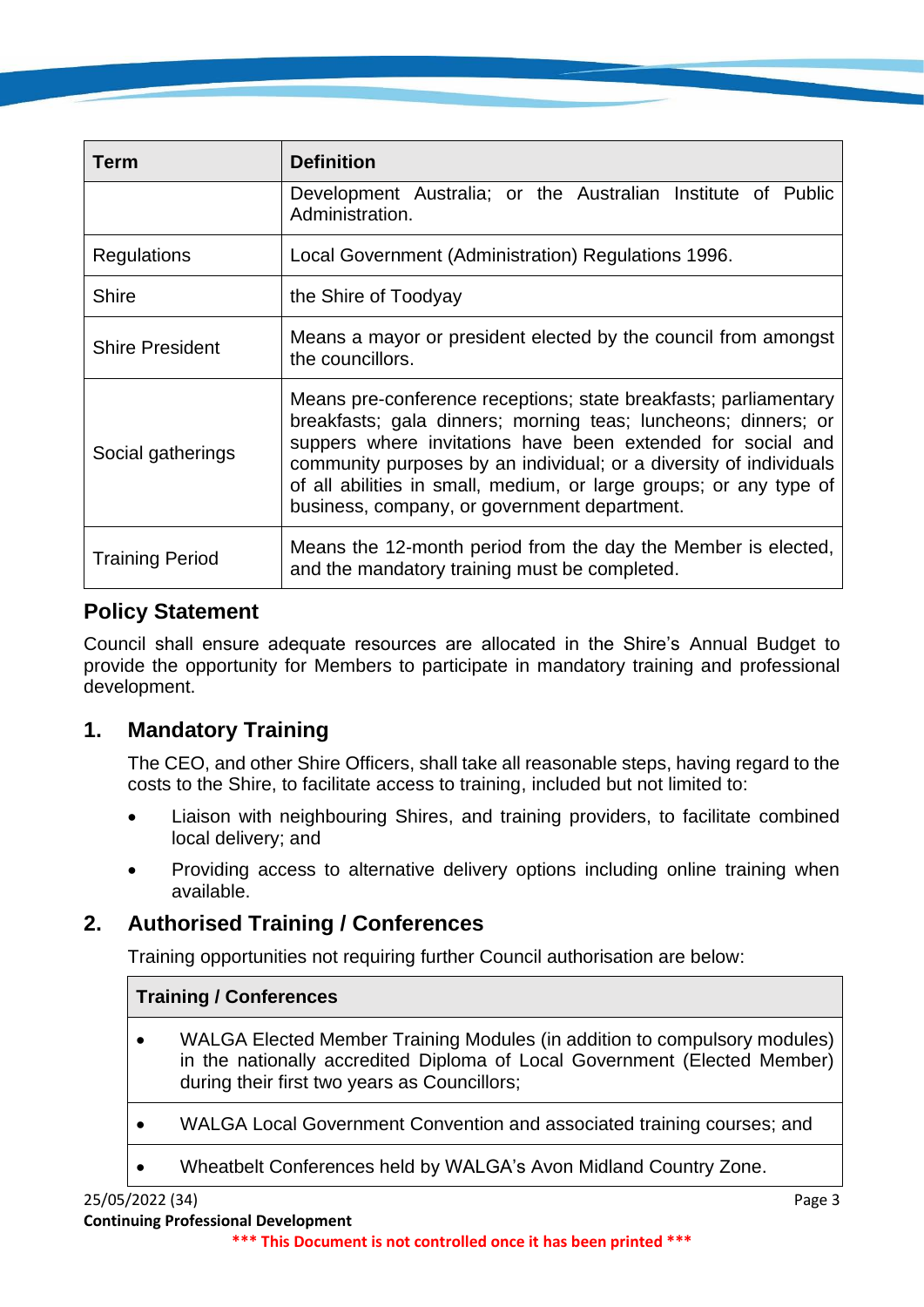#### **Training / Conferences**

• Meetings held by the WALGA's Avon Midland Country Zone.

#### **2.1 Additional Conference Opportunities**

In addition to the above training opportunities, the Shire President may attend one or more of the following conferences:

- the Australian Local Government Association (ALGA) National General Assembly; and
- The Prime Minister's Australian Council for Local Government Mayors and Presidents annual forum.

In the event that the President is unable, or declines to attend, then the Deputy Shire President may represent Council.

If the Deputy Shire President is unable, or declines to attend, the opportunity to attend will be offered to other Members, via the Office of the CEO. Other Members will be given the opportunity to put forward a case for attending to the CEO; copying in all Councillors via email. The best case put forward will be chosen at the discretion of the CEO, subject to budget parameters.

#### **3. Professional Development**

Council will provide professional development support opportunities for participation by Members in legitimate industry recognised professional development, relevant to the business of Council, even if they are not part of an accredited qualification.

#### **3.1 Delegation to the CEO**

The CEO is authorised to approve requests from Members for professional development training and conference attendance without referral to Council providing that:

- The entire cost per elected member does not exceed \$3,000 in any twelvemonth period;
- The CEO is satisfied that it is a legitimate industry recognised conference or course that is appropriate for the needs of the Member, and relevant to the business of Council; and
- The financial allocation to individual Members is in addition to participation in WALGA Member Training Modules.

If the CEO determines that the training does not meet the above parameters, Members may put forward a Notice of Motion to be considered by Council.

#### **3.2 Training Opportunities requiring Council Approval**

Members may request Council approval for conferences or training opportunities that:

- Do not meet the criteria set out on the policy;
- Where the costs are in excess of the specified limits; or

#### 25/05/2022 (34) Page 4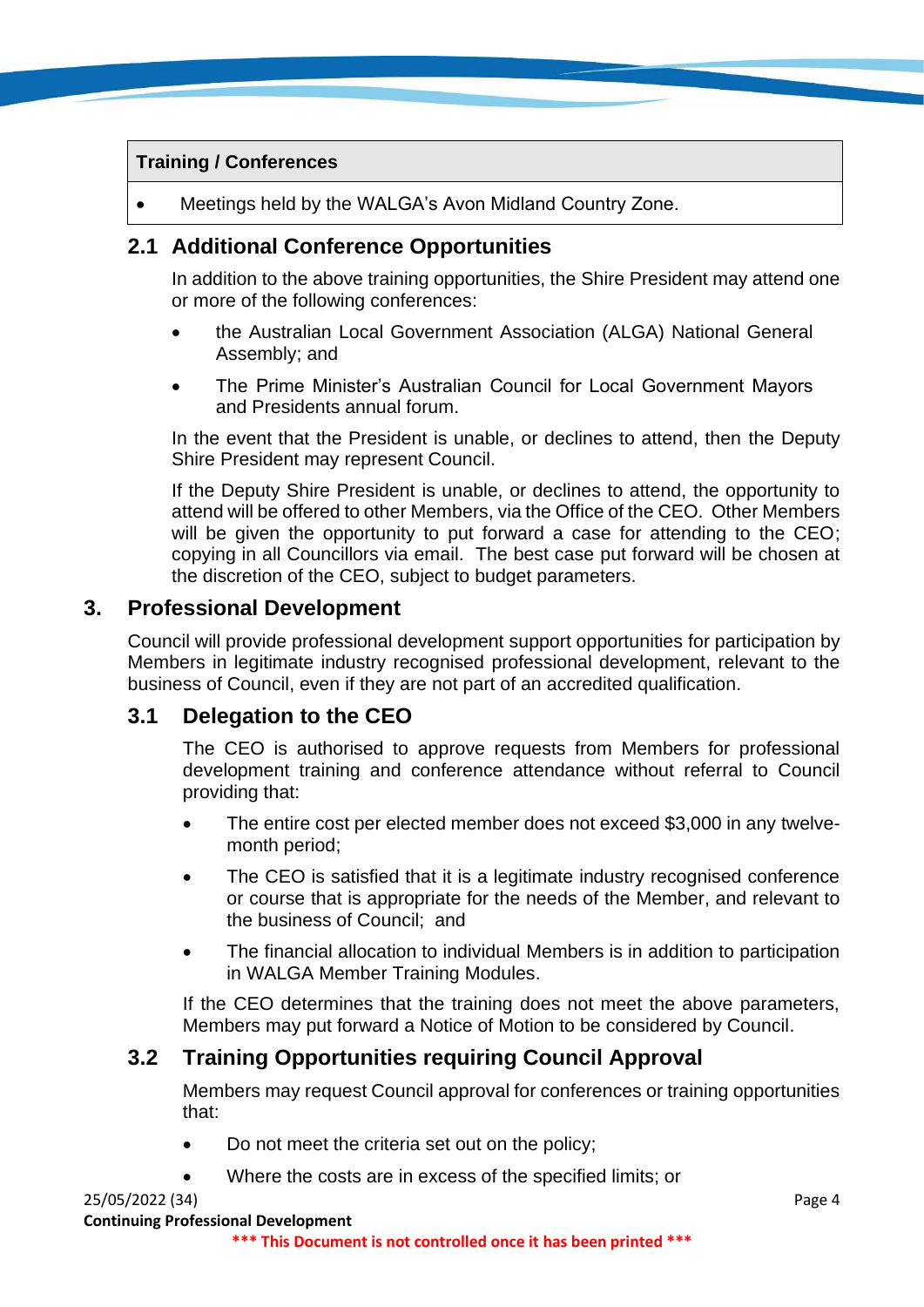• Involve interstate or overseas travel.

Such requests will be in writing to the CEO, a minimum of three weeks prior to an Agenda Briefing.

### **4. Reporting**

The CEO is required to prepare a report each financial year on the training completed by Members to comply with s.5.127 of the Act.

This report will be published on the Shire's website and included in the Shire's Annual Report.

Where Members complete additional training or professional development not funded by the Shire of Toodyay, they may request this training be included in the report, by notifying the CEO in writing.

# **5. Training / Conference Costs**

Council will meet the full cost of registration, travel, accommodation, meals, transport, and parking; verified through the provision of receipts, subject to the Local Government Payments and Gifts Council Policy, and other conditions as follows:

| <b>Training</b>                                                                                                                                                                            | What is covered                                                                                |  |  |
|--------------------------------------------------------------------------------------------------------------------------------------------------------------------------------------------|------------------------------------------------------------------------------------------------|--|--|
| <b>WALGA Member Training Modules</b>                                                                                                                                                       | training and the accreditation                                                                 |  |  |
| <b>Local Government Conferences</b>                                                                                                                                                        | Accommodation, airfares, parking, other<br>conference costs and associated<br>insurance costs. |  |  |
| Extension of stay in accommodation                                                                                                                                                         | Not covered by the Shire. This is a<br>Member's Expense.                                       |  |  |
| Additional costs of another<br>person<br>accompanying the member such as:<br>newspapers; additional<br>meal,<br>accommodation, airfare, and parking<br>costs; or Partner Programs (if any) | Not covered by the Shire. This is a<br>Member's Expense.                                       |  |  |

#### **Reference Information**

- [Local Government Payments and Gifts to Members](https://www.toodyay.wa.gov.au/documents/327/local-government-payments-and-gifts-to-members) (GOV8);
- [Council Delegates Roles and Responsibilities](https://www.toodyay.wa.gov.au/documents/323/council-delegates-roles-and-responsibilities) Policy (GOV12); and
- [Risk Management](https://www.toodyay.wa.gov.au/documents/110/risk-management) (ADM18) containing the Risk Matrix tables.

# **Legislation**

*Local Government Act 1995 - Division 10 – Training and Development*

- s.5.126. Training for council members;
- s.5.127. Report on training;

25/05/2022 (34) Page 5 **Continuing Professional Development**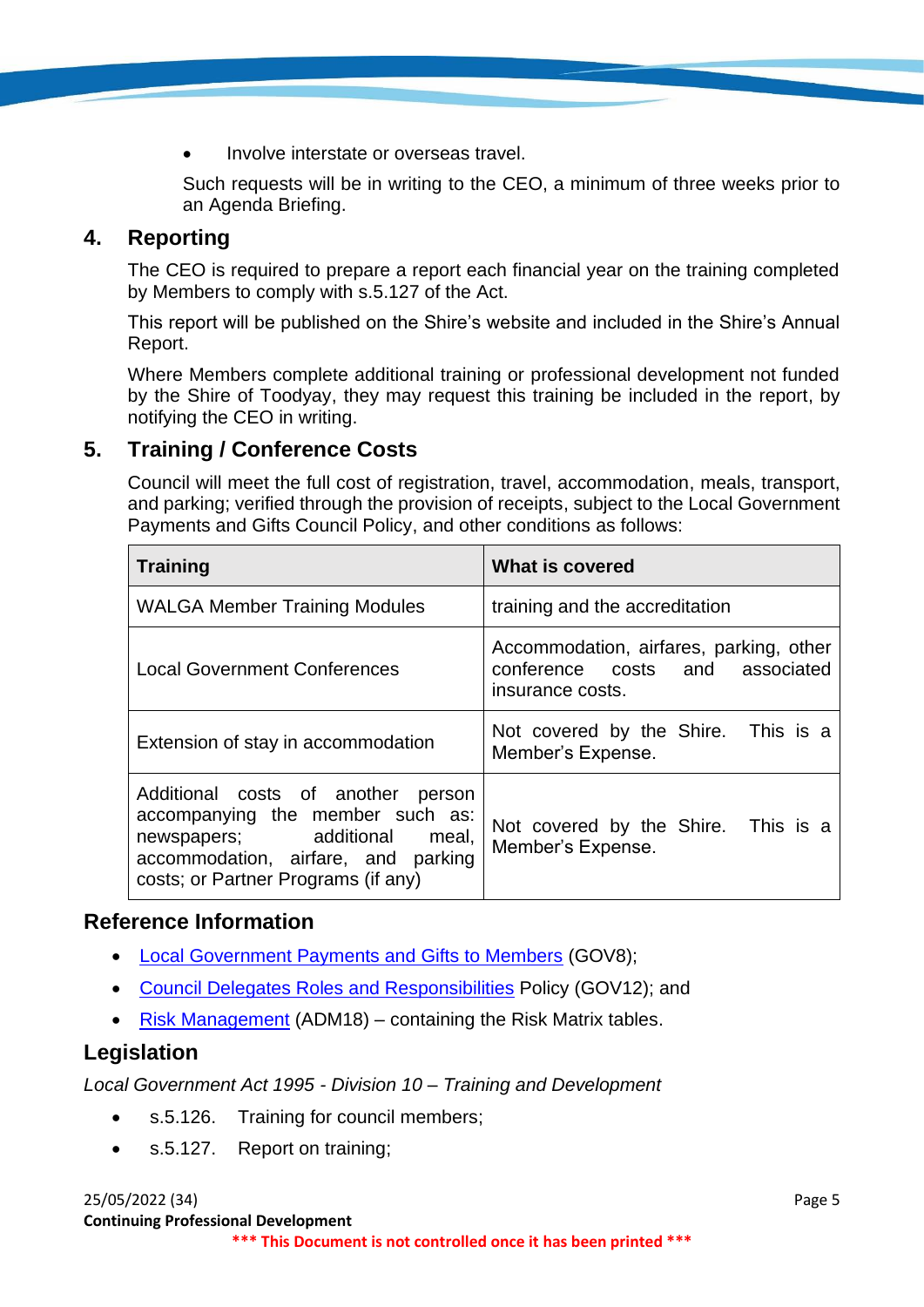- s.5.128. Policy for continuing professional development;
- s.5.90A. Policy for attendance at events;
- s.5.99A. Allowances for council members in lieu of reimbursement of expenses;
- s.5.100A. Gifts to council members.

*Local Government (Administration) Regulations 1996 (Part 8 local government payments and gifts to members)*

- $r.31.$  Expenses to be reimbursed (Act s. 5.98(2)(a) and (3));
- r.35. Training for council members (Act s. 5.126(1)).

# **Associated documents**

Expense Reimbursement Form.

Gift Registration Form.

Training Record.

# **Version control information**

| <b>Version</b><br>No. | <b>Date Issued</b> | <b>Review position</b> | <b>Developed</b><br>by              | <b>Approved by</b> |
|-----------------------|--------------------|------------------------|-------------------------------------|--------------------|
| V1                    | 17/09/2013         | Adoption               | <b>CEO</b>                          | Council            |
| V2                    | 25/02/2020         | Amended                | <b>CEO</b>                          | Council            |
| V3                    | 02/03/2022         | Reviewed               | <b>Executive</b><br><b>Services</b> | N/A                |
| V.4                   | 25/05/2022         | <b>Review</b>          | <b>Executive</b><br><b>Services</b> | Council            |

| Document control information    |                                            |  |
|---------------------------------|--------------------------------------------|--|
| <b>Document Theme</b>           | Governance                                 |  |
| <b>Document Category</b>        | Governance                                 |  |
| <b>Document Title</b>           | <b>Continuing Professional Development</b> |  |
| <b>Document ID</b>              | GOV <sub>9</sub>                           |  |
| Document Owner (position title) | <b>Chief Executive Officer</b>             |  |
| <b>Author (position title)</b>  | <b>Executive Services</b>                  |  |
| Date of approval                | 25 May 2022 (CRN: OCM091/05/22)            |  |

25/05/2022 (34) Page 6 **Continuing Professional Development \*\*\* This Document is not controlled once it has been printed \*\*\***